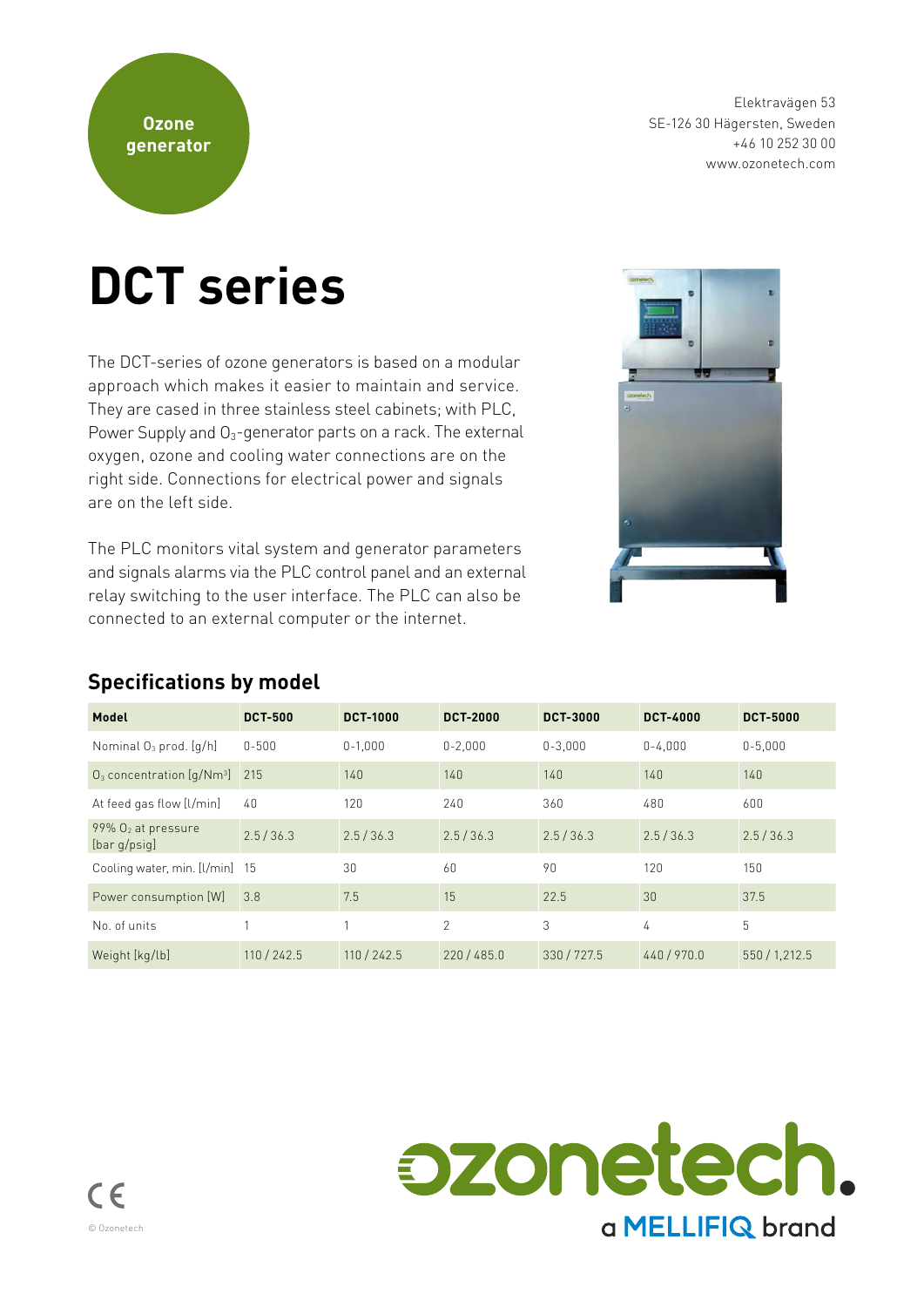

# **Technical specification**

| <b>Ozone production</b>          |                                    |  |  |
|----------------------------------|------------------------------------|--|--|
| Concentration, max               | 265 g/Nm <sup>3</sup>              |  |  |
| <b>Feed gas</b>                  |                                    |  |  |
| Oxygen                           | 99% (max dew point -60 °C/-140 °F) |  |  |
| Pressure, in, max                | 5 bar (72.5 psig)                  |  |  |
| Pressure, internal               | 1 - 2.5 bar (14.5 - 36.3 psig)     |  |  |
| <b>Main cooling water</b>        |                                    |  |  |
| Quality                          | Fresh, filtered & clean            |  |  |
| Pressure, max                    | 4 bar (58.0 psig)                  |  |  |
| Temperature                      | 5-12 °C (41-53.6 °F)               |  |  |
| <b>Pressurized cooling water</b> |                                    |  |  |
| Quality                          | Drinking water                     |  |  |
|                                  |                                    |  |  |
| Pressure                         | 3.4 - 3.6 bar (49.3 - 52.2 psig)   |  |  |
| Flow rate                        | $< 1$ l/min                        |  |  |
| <b>Electrical connection</b>     |                                    |  |  |
| Voltage                          | 400 VAC, 50 Hz                     |  |  |
| <b>Connections</b>               |                                    |  |  |
| $02$ in                          | 12 mm, tube fitting                |  |  |
| $O3$ out                         | 12 mm, tube fitting                |  |  |
| Main cooling, in                 | 1" (BSP)                           |  |  |
| Main cooling, out                | $1"$ (BSP)                         |  |  |

Elektravägen 53 SE-126 30 Hägersten, Sweden +46 10 252 30 00 www.ozonetech.com